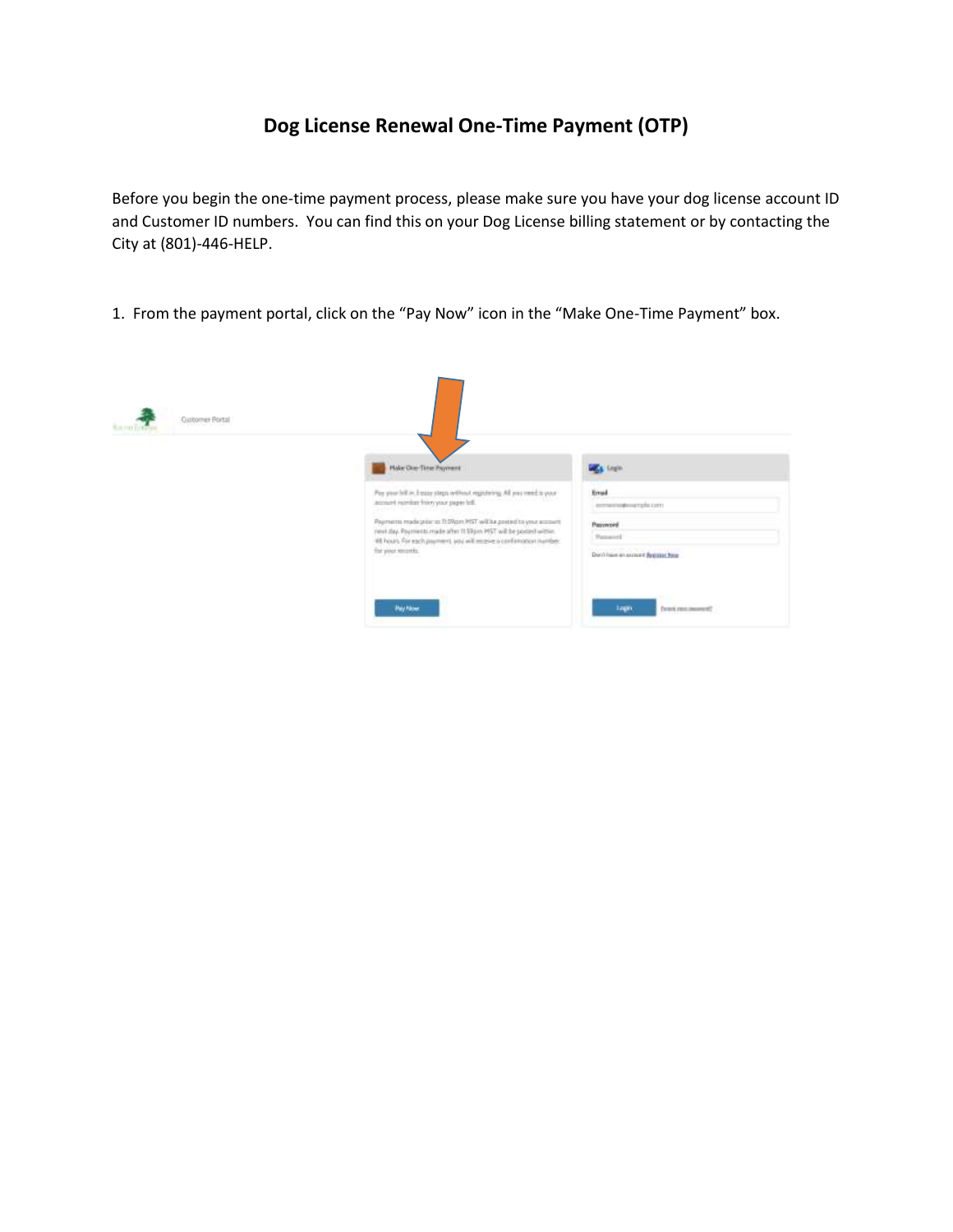2. Enter your Account ID – Customer ID, which can be found on your mailed bill. You will also be required to enter a valid email address. The email address entered will be emailed a confirmation of payment.

| Enter Account Information                                                                                        | Where is my Account Number 7                                                                                                               |
|------------------------------------------------------------------------------------------------------------------|--------------------------------------------------------------------------------------------------------------------------------------------|
| Payment Type                                                                                                     | <b>Industrial Automotive</b><br>(all) in frame player (i)<br>DOG LICENSE RENEWAL                                                           |
| Utility                                                                                                          | Microwreck Policies<br>Sintras Sc<br>accomplish ship and                                                                                   |
| ◉<br>Anmal Leense                                                                                                | <b>DEED FEST</b><br>LECTRAL EDGE EXECUTIVE ARMENTS<br>DOUTS LONGIS CT-AME                                                                  |
| General Billing                                                                                                  | <b>BYANTHRATA (SEED) AAAJOINTA AREE</b>                                                                                                    |
| Please enter your Account - Customer (D number, including the dash, as shown.<br>on your bill.<br>Account Number | <b>Hybre</b><br>$\mathcal{L}_{\text{max}}$<br><b>STATE COMPANY</b><br>m.                                                                   |
| The Account ID is 4 digits and Customer 43 to up to 6                                                            |                                                                                                                                            |
| Email O                                                                                                          |                                                                                                                                            |
| Enter errori address                                                                                             | Simplify your life?<br>A Service Print                                                                                                     |
| Re-Emir imal                                                                                                     | Register to use the Customer Portal and get access to                                                                                      |
| Re-error emal address                                                                                            | more information and features than ever before                                                                                             |
| Continue                                                                                                         | . Set-up and manage monthly AutoPay<br>· Manage and pay multiple accounts<br>· Manage multiple saved payment methods.<br><b>CONTRACTOR</b> |

3. Enter in your payment information, amount, and payment method.

4. Double check your payment amount, check the box authorizing payment, and click the Pay \$Amount button.

5. Confirmation of Payment will appear for you to print. You should also receive an email confirming the payment. Double check your spam folder if you have not received your conformation in a timely manner.